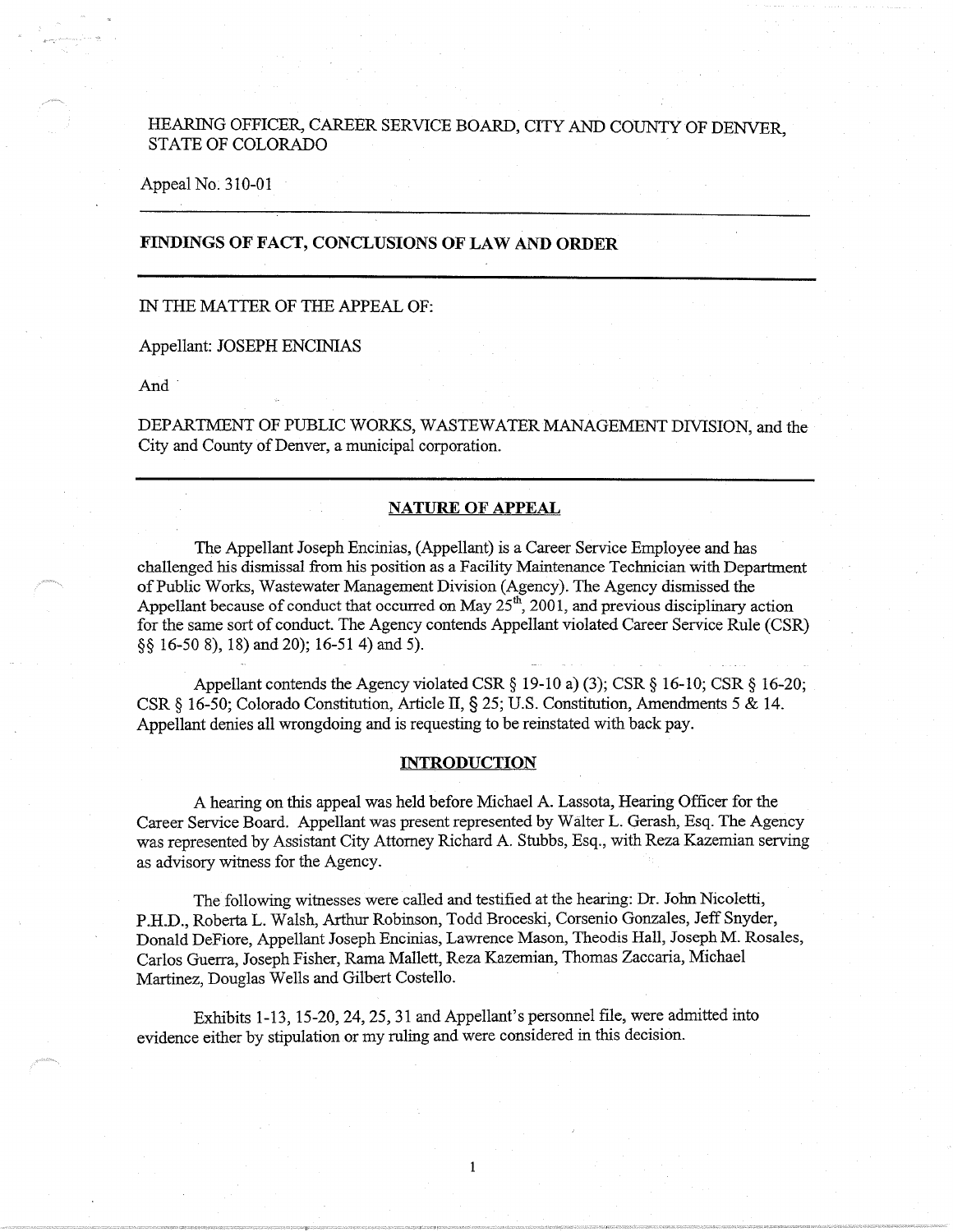## **ISSUES ON APPEAL**

Whether the Agency proved by a preponderance of the evidence that the Appellant violated provisions of the Career Service Rules.

If so, whether Appellant's dismissal was reasonably related to the seriousness of the offense(s), considering all of the circumstances, as required by the Career Service Rules?

Whether the Agency violated Career Service Rules or provisions of either the Colorado or U.S. Constitutions.

#### **JURISDICTION**

The alleged conduct that gave rise to this disciplinary action by the Agency occurred on May  $25<sup>th</sup>$ , 2001. Appellant was notified of the Agency's contemplation of disciplinary action on July 9<sup>th</sup>, 2001. A pre-disciplinary meeting was held on July 17<sup>th</sup>, 2001. Appellant was advised of the disciplinary action against him by letter dated July 31<sup>st</sup>, 2001. Appellant filed his appeal with the Career Service Hearing Office on August 9<sup>th</sup>, 2001. Neither party has contested the jurisdiction of the Hearing Office to hear and decide this appeal.

Based upon these facts, I find that this appeal has been timely filed. And, under CSR§§ 19-10 (b) and 19-27, I have authority to affirm, reverse or modify the actions of the Agency.<sup>1</sup>

## **RELEVANT FACTS**

1. On May  $25<sup>th</sup>$ , 2001, around noon, Appellant returned from lunch to find a vehicle parked in his assigned space.

 $1$  CSR § 19-10(b) provides:

Actions subject to Appeal

An applicant or employee who holds career service status may appeal the following administrative actions relating to personnel.

b) Actions of an appointing authority: Any action of an appointing authority resulting in dismissal, suspension, involuntary demotion, disqualification, layoff, or involuntary retirement other than retirement due to age which results in alleged violation of the Career Service Charter Provisions, or Ordinances relating to the Career Service, or the Personnel Rules.

CSR§ 19-27 provides:

The Hearings Officer shall issue a decision in writing affirming, modifying, or reversing the action, which gave rise to the appeal. This decision shall contain findings on each issue and shall be binding upon all parties.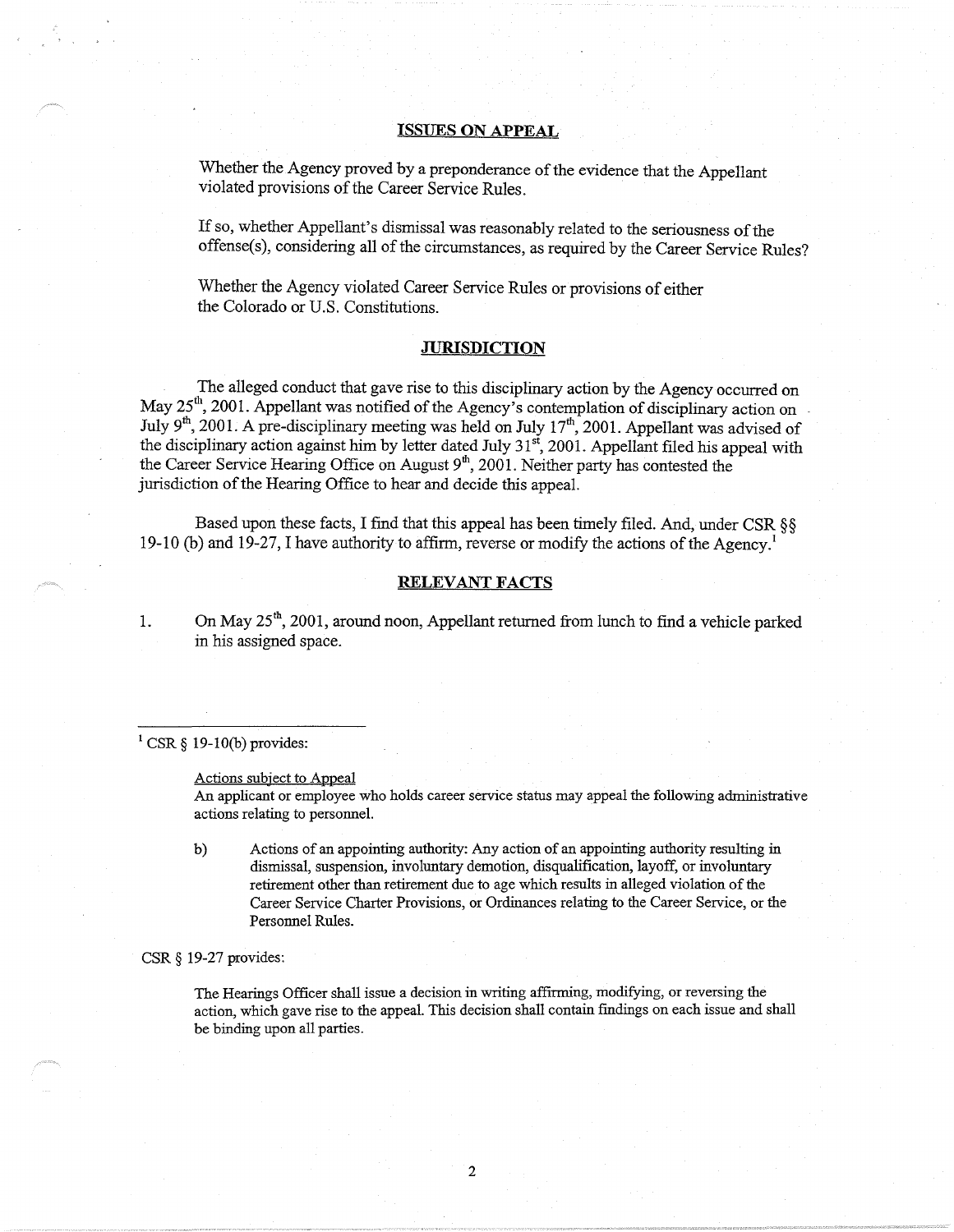- 2. Appellant called security to investigate, went into the Wastewater Treatment building, saw a man talking to Lawrence Mason and asked that man if he parked in Appellant's assigned space.
- 3. The man said he would move it and Mason said he would take care of it.
- 4. A verbal altercation between Mason and Appellant followed outside of Appellant's office.
- 5. Several people heard loud voices, only none understood what was being said
- 6. Appellant was upset about this altercation and tried to talk with his immediate supervisor, Jeff Snyder, about the incident, but could not find him. When Appellant did, Snyder advised Appellant to write a memo about the incident to Carlos Guerra, directing the memo through Snyder.
- 7. Upon learning Snyder was unavailable at the time, Appellant went to talk with Carlos Guerra, Mason's supervisor.
- 8. During that conversation Guerra also told Appellant to write a formal statement and contact his immediate supervisor. Guerra told Appellant it was not appropriate for anyone to feel threatened at work. Appellant's response to Guerra, which he forwarded in his memo to Theodis Hall, was:

"Mr. Encinias stated that he was not fearful of anyone. Mr. Encinias also stated he was not fearful of anyone else, but that if Mr. Mason continued to mess with him, he would get his gun and shoot his ass. Mr. Encinias repeated his intent not to fight, but to resolve any further conflict with his gun, at least one more time."

- 9. Guerra next talked withTheodis Hall in Human Resources to relate to him the statement Guerra says Appellant made.
- 10. Guerra did not feel it necessary to take immediate action against Appellant without directions "from above". He did not sense any threat or danger from Appellant because, by the time the gun statement was made, Appellant was calmed down and using a conversational tone of voice.
- 11. The matter was further investigated by the Threat Assessment Team and on July  $17<sup>th</sup>$ , 2001, a pre-disciplinary meeting was held.
- 12. Appellant appeared without representation and explained his side of the story.
- 13. Further investigation was conducted based on statements Appellant made in the predisciplinary meeting.
- 14. Appellant has a previous (May 1998) one day suspension for violence in the workplace.

3

15. Appellant was dismissed on July  $31<sup>st</sup>$ , 2001.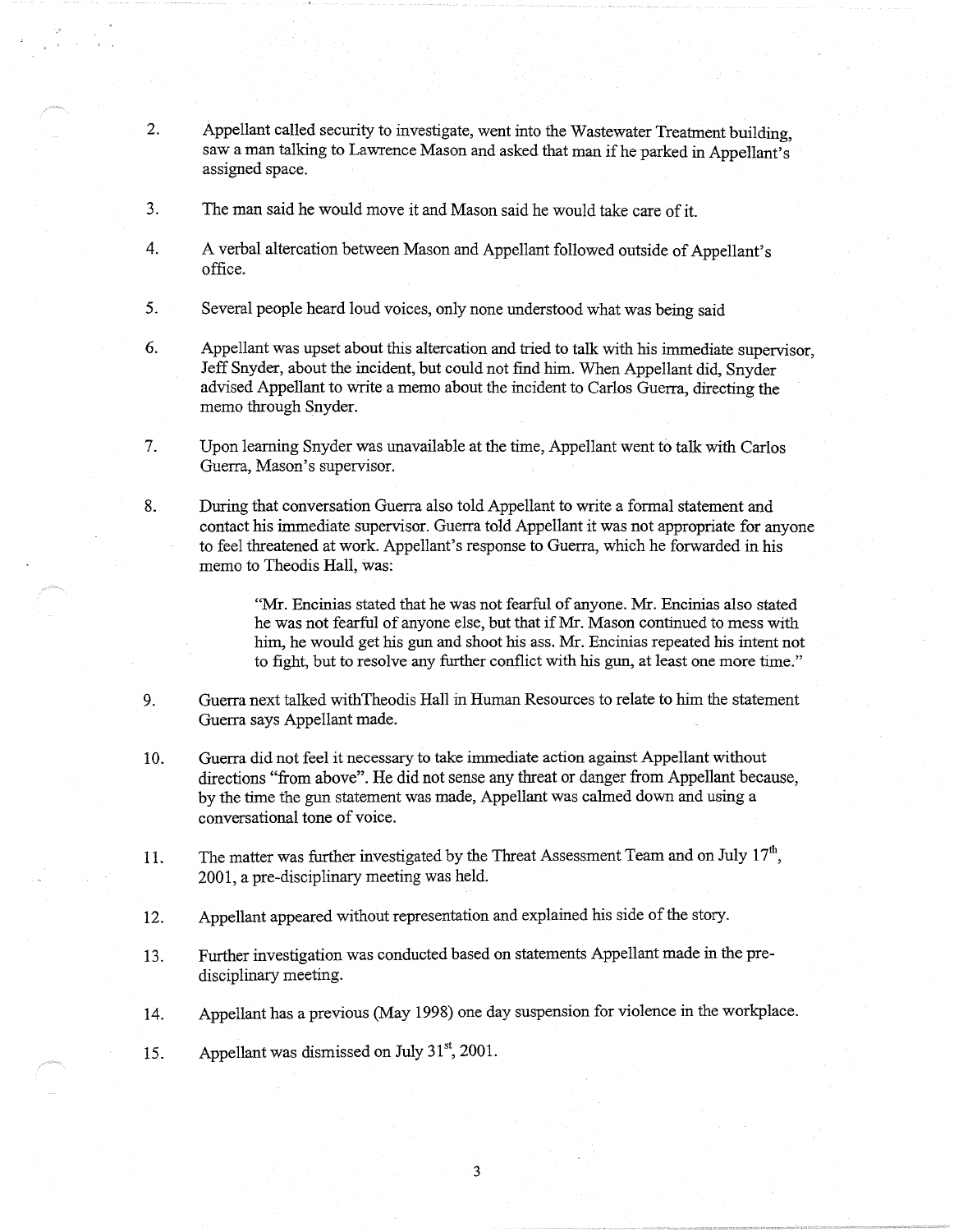## **DISCUSSION AND CONCLUSIONS OF LAW**

As a 16 year employee, Mr. Encinias has Career Status as a Career Service Employee and may not be disciplined or dismissed without just cause.2 Appellant is accused of violating the following Career Service Rules, Executive Orders, or Departmental Rules and Regulations:

### § 16-50 Discipline and Termination

A. Causes for Dismissal.

The following may be cause for dismissal of a career service employee. A lesser discipline other than dismissal may be imposed where circumstances warrant. It is impossible to identify within this rule all conduct which may be cause for discipline. Therefore, this is not an exclusive list.

- 8) Threatening, fighting with, intimidating, or abusing employees or officers of the City and County of Denver for any reason, including but not limited to: intimidation or retaliation against an individual who has been identified as a witness, as a party, or as a representative of any party to any hearing or investigation relating to any disciplinary procedure, or a violation of a city, state or federal rule, regulation or law.
- 18) Conduct which violates an executive order which has been adopted by the Career Service Board. (Executive Order-112- Violence in the Workplace)

City and County of Denver, Executive Order No. 112, Violence in the Workplace, Issued on February  $7<sup>th</sup>$ , 1995, states in pertinent part:

### II. General Policy

Violence or threat of violence, by or against any employee of the City and County of Denver is unacceptable and contrary to city policy, and will subject the perpetrator to serious disciplinary action and possible criminal charges. The city will work with law enforcement to aid in the prosecution of anyone inside or outside of the organization who commits violent acts against employees.

To ensure and affirm a safe, violence-free workplace, the following will not be tolerated.

A. Intimidating, threatening, or hostile behaviors, physical assault, vandalism, arson, sabotage, unauthorized use of weapons, bringing unauthorized weapons onto city

 $2$  CSR § 5-62 provides:

Employees in Career Status

An employee in career status

I) may be disciplined or dismissed only for cause, in accordance with Rule 16, DISCIPLINE.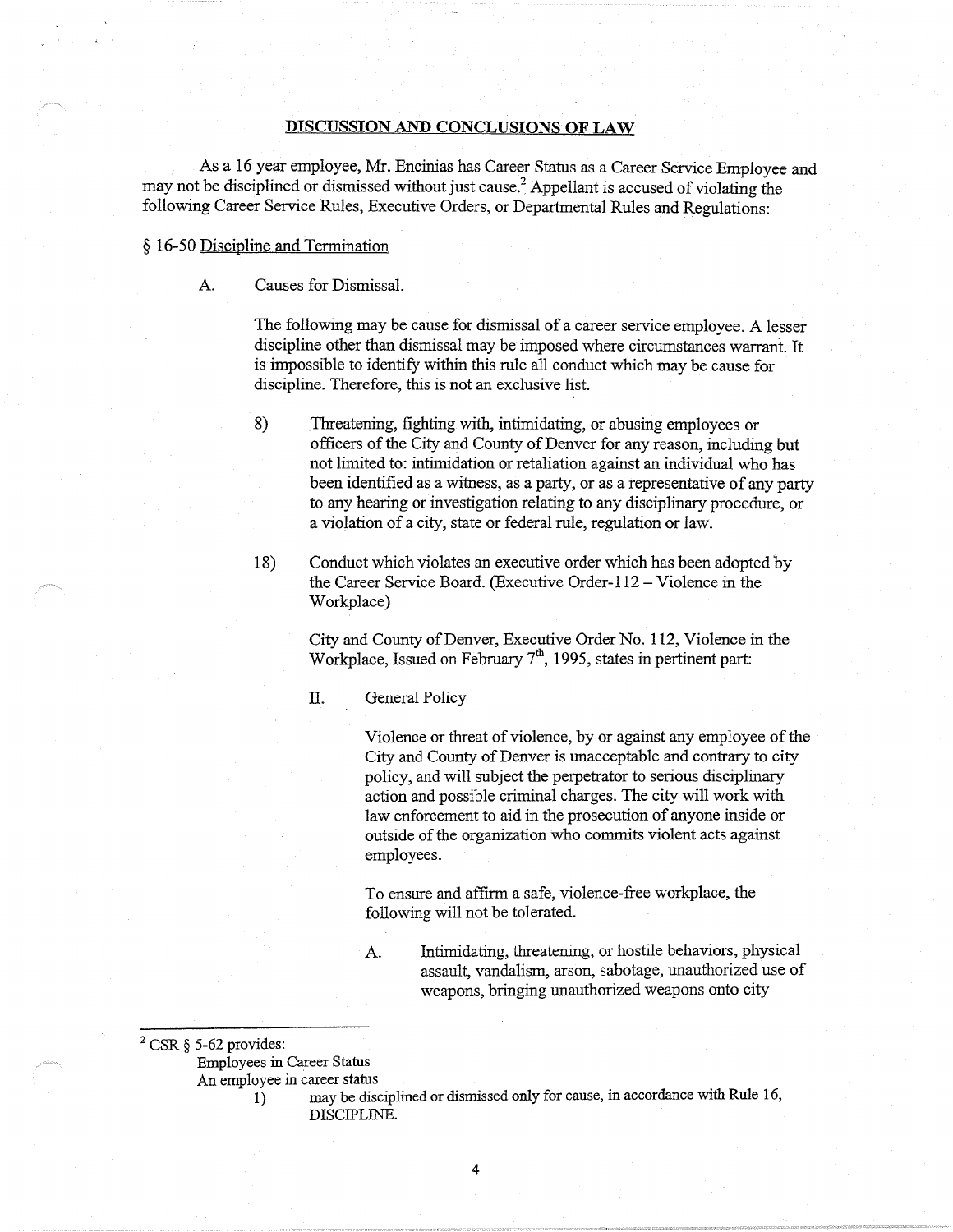property or other acts of this type clearly inappropriate to the workplace

- B. Jokes or comments regarding violent acts, which are reasonable perceived to be a threat if imminent harm.
- C. Encouraging others to engage in the negative behaviors outlined in this policy.

## VII. Disciplinary Action

Any violation of this policy by employees, including a first offense, will result in disciplinary action, up to and including dismissal.

## § 16-51 Causes for Progressive Discipline

- A. The following unacceptable behavior or performance may be cause for progressive discipline. Under appropriate circumstances, immediate dismissal may be warranted. Failure to correct behavior or committing additional violations after progressive has been taken may subject the employee to further discipline, up to and including dismissal from employment. It is impossible to identify within this rule all potential grounds for disciplinary action; therefore, this is not an exclusive list.
	- 4) Failure to maintain satisfactory working relationships with co-workers, other City and County employees or the public.
	- 5) Failure to observe departmental regulations.

The Public Works Policies and Rules Handbook, in § 1, reads in part:

## 1. Workplace Environment

The success of Public Works depends on employees who establish and maintain a proper business atmosphere. This includes maintaining a high level of customer service, and respect for co-workers and citizens.

A. Workplace Violence

Violence, or threat of violence, is not acceptable and will not be tolerated in any of the City and County of Denver's work locations. It is the goal of the City and County of Denver to rid work sites of violent behavior or threats of such behavior. It is each employee's responsibility to prevent or defuse actual or implied violent behavior at work. To ensure and affirm a safe, yiolence-free workplace, the following will not be tolerated:

1) Intimidating, threatening or hostile behaviors, physical assault, vandalism, arson, sabotage, unauthorized use of weapons, bringing unauthorized weapons onto city property or other acts of this type clearly inappropriate ot the workplace.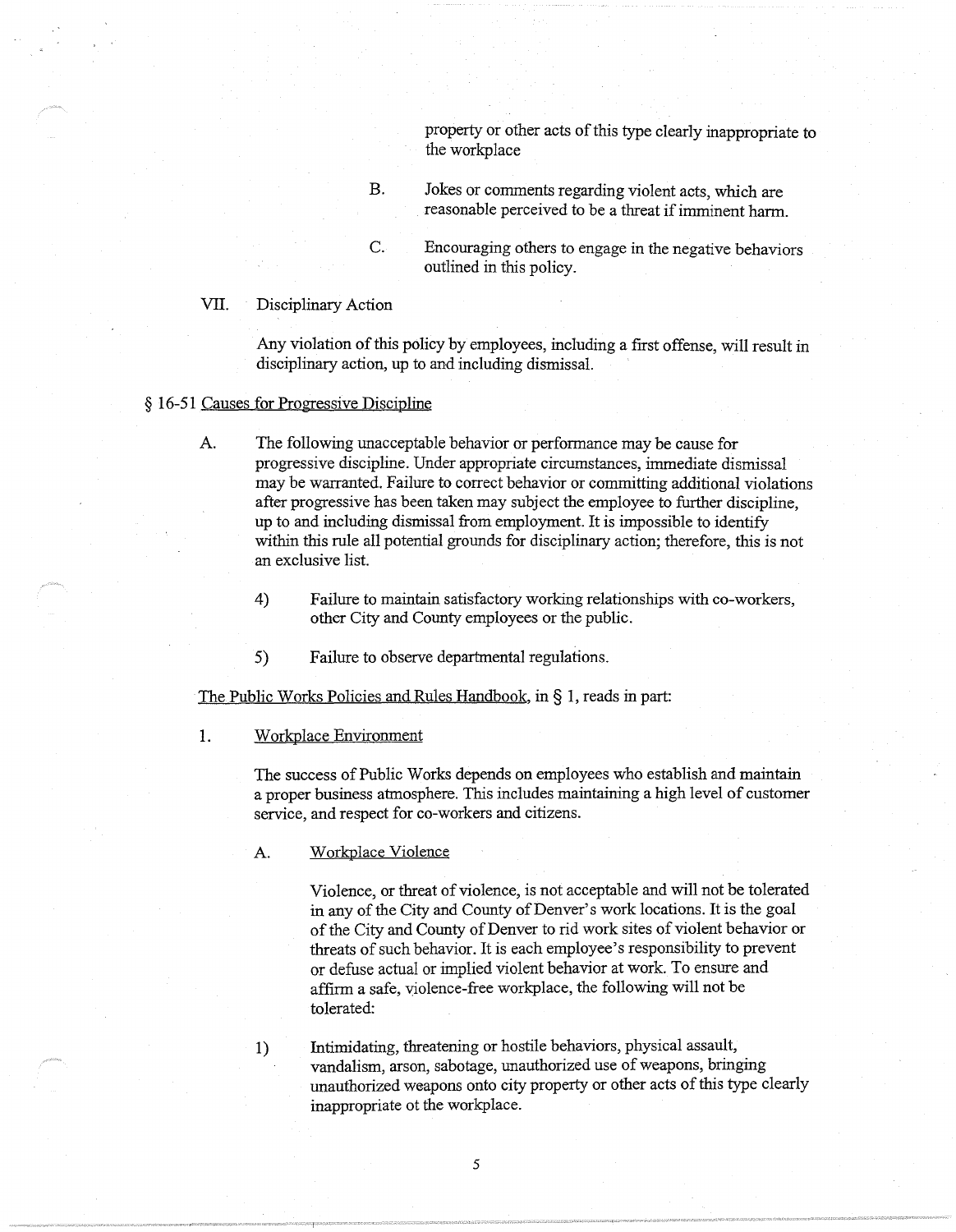- 2) Jokes or comments regarding violent acts, which are reasonably perceived to be a threat of imminent harm.
- 3) Encouraging others to engage in the negative behaviors outlined in Executive Order No. 112.

The City and County of Denver, Department of Public Works, is committed to maintain a safe work environment free from all forms of violence.

The City Charter,  $\S$ C5.25 (4) and CSR  $\S$ 2-104 (b)(4) require the Hearing Officer to determine the facts in this matter "de novo". The Colorado Courts have held that this requires an independent fact-finding hearing considering evidence submitted at the *de nova* hearing and a resolution of the factual disputes. *Turner v. Rossmiller,* 35 Co. App. 329, 535 P.2d 751 (Colo. App., 1975).

The party advancing a position or claim, in an administrative hearing like this one, has the burden of proving that position by a "preponderance of the evidence". To prove something by a "preponderance of the evidence" means to prove that it is more probably true than not (Colorado Civil Jury Instruction, 3:1).<sup>3</sup> The number of witnesses testifying to a particular fact does not necessarily determine the weight of the evidence (Colorado Civil Jury Instruction, 3:5).<sup>4</sup> The ultimate credibility of the witnesses and the weight given their testimony are within the province of the Administrative Law Judge or Hearing Officer. *Charnes v. Lobato,* 743 P.2d 27 (Colo. 1987). As the trier of fact, the Hearing Officer determines the persuasive effect of the evidence and whether the burden of proof has been satisfied. *Metro Moving and Storage Co. v. Gussert,* 914 P.2d 411 (Colo. App. 1995).

In its dismissal letter, the Agency claims Appellant violated the numerous Career Service Rules outlined above. Therefore, the Agency has the burden of proving the allegations contained in the letter of dismissal by a preponderance of the evidence.

The first CSR Appellant is alleged *to* have violated is § 16-50 A 8). There was considerable testimony from both sides regarding an alleged statement Appellant made *to* Carlos Guerra, Lawrence Mason's supervisor, shortly following a verbal altercation, argument between Appellant and Mason. Guerra quoted Appellant in two memos to Theodis Hall of the Agency's Threat Assessment Team. The quotation stated that if Mason continued to "mess with him," that he (Appellant) would "...get his gun and shoot his ass."

Guerra has no stake in this matter, nothing to lose, by reporting this statement to his superiors. Appellant has everything to lose. Appellant was previously given a one day suspension, May  $5<sup>th</sup>$ , 1998, for making threats in the workplace and knows another rule violation of this type could mean losing his job.

Testimony from Dr. John Nicoletti, P.H.D., who conducted violence training at the Agency, was Appellant's "gun" statement was a conditional threat. Nicoletti was asked on cross

6

 $3$  The notes on use of Instruction 3:1 state: Generally, in all civil cases, "the burden of proof shall be by a preponderance of the evidence,..." citing C.R.S. § 13-25-127.

<sup>4</sup>The content of this instruction was approved as an instruction in *Swaim v. Swanson,* 118 Colo. 509, 197 P.2d 624 (1948). The rule stated is also supported by *Green v. Taney,* 7 Colo. 278, 3P. 423 (1884) and C. McCormick, EVIDENCE § 339, at 957 (E. Cleary 3 ded, 1984).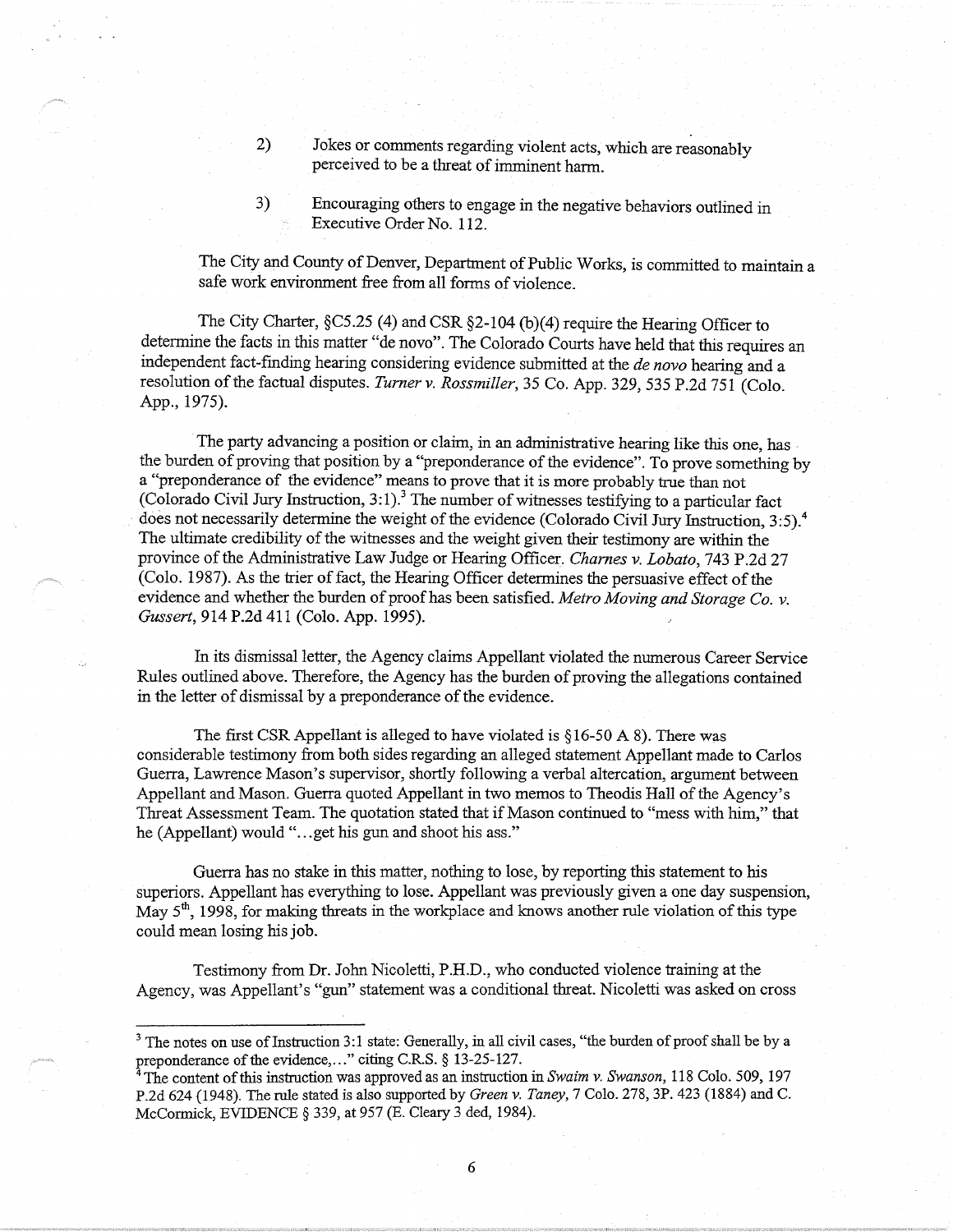examination by Appellant's attorney if the statement "if attacked I will defend myself' was a threat. This was regarding questions by Appellant's attorney, during Appellant's unemployment hearing, about Appellant's "gun" statement. Nicoletti testified this too, was a conditional threat. Nicoletti's training to the employees and management was to take all threats seriously. Because of the argument between Appellant and Mason and the conditional threat made against Mason, the Agency's allegation Appellant violated this rule is affirmed.

The Agency next contends Appellant violated § 16-50 A 18) because his conduct violated Executive Order No. 112, Violence in the Workplace. Appellant's argument with another employee, loud enough for others to notice, combined with the conditional threat, are sufficient to find Appellant violated§ II A) of (Executive Order No. 112). The Agency's allegation Appellant violated this rule is affirmed.

Appellant is alleged to have violated  $\S$  16-51 A 4). Appellant's argument with another employee is not a satisfactory working relationship with co-workers; therefore, the Agency's allegation appellant violated this rule is affirmed.

The last CSR the Agency alleges Appellant violated is § 16-51 A 5) regarding failure to observe departmental regulations. The Public Works Policies and Rules Handbook in § 1 substantially copies Executive Order No. 112. For reasons already explained, the allegation Appellant violated this rule is affirmed.

#### **JUSTNESS OF DISCIPLINE**

The remaining issue is whether the discipline imposed is just given the circumstances. While the Hearing Officer may defer to the discipline imposed by the Agency, he is required to make an independent, *de novo,* finding and determination as to the reasonableness of the discipline consistent with CSR 16, DISCIPLINE.

The purpose of Rule 16 is stated in § 16-10:

The purpose of discipline is to correct inappropriate behavior or performance. The type and severity of discipline depends on the gravity of the infraction. The degree of discipline shall be reasonably related to the seriousness of the offense and take into consideration the employee's past record. The appointing authority or designee will impose the type and amount of discipline she/he believes is needed to correct the situation and achieve the desired behavior or performance.

The disciplinary action taken must be consistent with this rule. Disciplinary action may be taken for other inappropriate conduct not specifically identified in this rule.

In § 16-20 1) the appointing authority or designee is authorized to impose discipline from as slight as a verbal reprimand to as severe as dismissal. In  $\S$  16-20 2) the instruction is:

> Whenever practicable, discipline shall be progressive. However, any measure or level of discipline may be used in any given situation as appropriate. This rule should not be interpreted to mean that progressive discipline must be taken before an employee may be dismissed.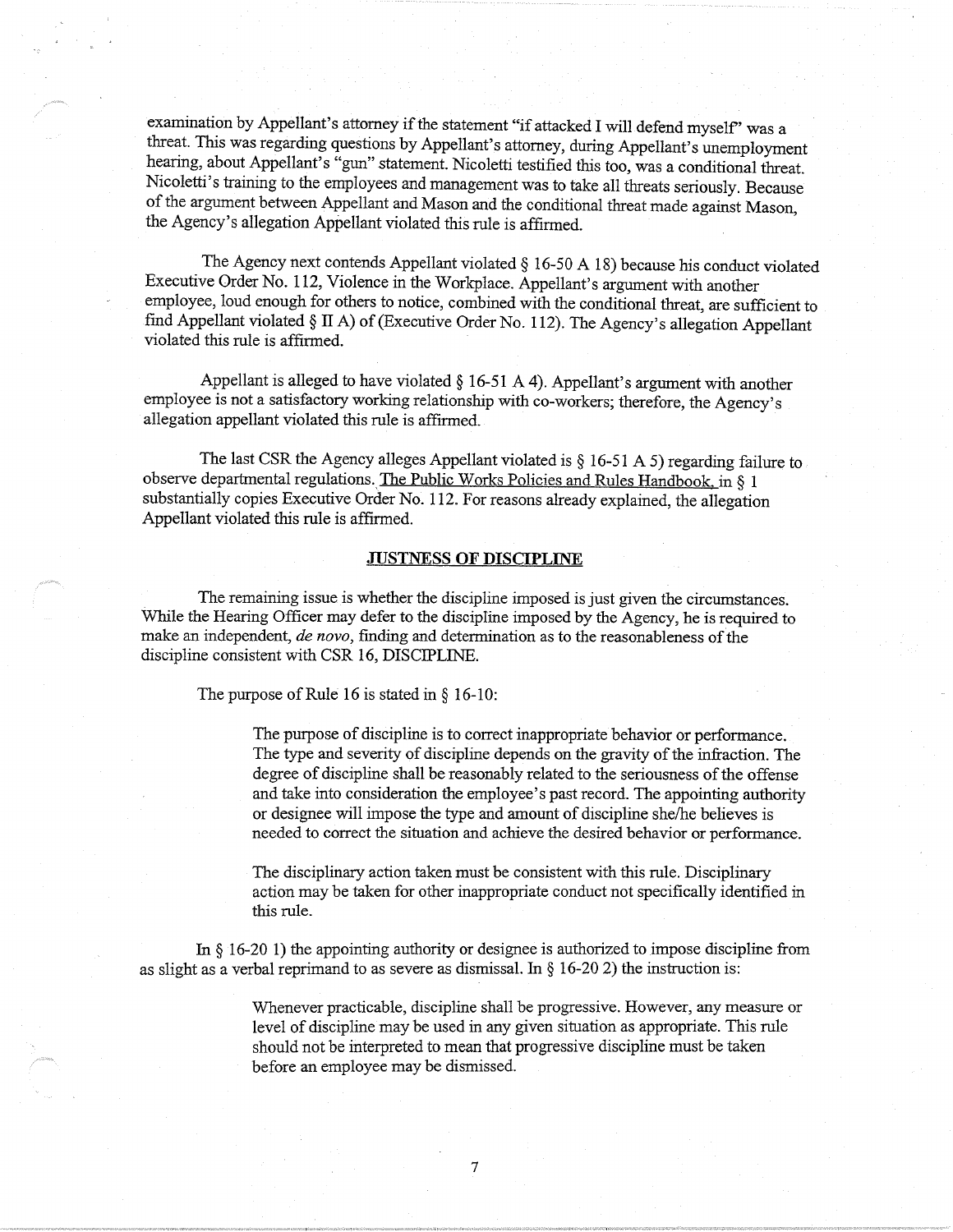Appellant testified during both the pre-disciplinary and appeal hearing that he never mentioned a gun and never made the statement about getting "a gun and shoot his ass," referring to Mason. Appellant also testified during adverse direct examination at the appeal hearing, at the pre-disciplinary hearing, and during an unemployment benefits hearing that if Mason threatened him again he would defend himself. Appellant further testified during the appeal hearing, he had an unreported previous altercation with Mason about one year before this incident. Moreover, in Appellant's May 25<sup>th</sup>, 2001, written statement to Carlos Guerra and his testimony during the appeal hearing Appellant said: "I had to restrain my own temper from doing something that I know I would have regretted." The context of this statement refers to Appellant's frame of mind at the time of the incident with Mason. Although Appellant is illustrating his self restraint at the time of the incident, these do not sound like the statements of a peaceable man.

Lawrence Mason testified that the argument he had with Appellant was at a distance, no blows were struck, and there was no mention of any gun. He continued his testimony stating the whole incident was a misunderstanding, he never had a dispute with Appellant before, and they later shook hands and made up. The statement regarding never before having a dispute with Appellant is directly contradictory to Appellant's own testimony.

Theodis Hall and Joe Rosales were members of the Agency's Threat Assessment Team, (TAT) charged with investigating the incident. Rosales offered no testimony of any value during the appeal hearing. Hall testified he did not have enough information to believe whether or not the "gun" statement was made to Guerra. As a result, he did not do anything to have Appellant removed from the workplace. Appellant was not put on investigatory leave because he did not feel he had all the facts and this was not a action he could take. The TAT just gathered facts, reached no conclusions and made no recommendations.

Carlos Guerra testified that by the time the "gun" statement was made to him by Appellant, Appellant had calmed down. He did not sense any danger and Mason had already left work. Guerra did not take any action to have Appellant removed from the workplace. Guerra also testified it was not his call to advise investigatory leave: however, he would had he felt threatened, but he did not. There was no indication to Guerra, that from the time of the incident until Appellant's dismissal, Appellant might be violent towards others.

Reza Kazemian, Director of Wastewater Management, has Appellant under his command. He was the final decision maker in this disciplinary process. After reviewing all the evidence, he determined Appellant had violated the CSR's listed. The main factor considered was the "gun" statement made by Appellant to Carlos Guerra. In assessing the statement, Kazemian testified because Guerra had not worked directly with Appellant, there was no altercation between these two men, Guerra had nothing to lose and Appellant had everything to gain, Guerra's account of the incident was more credible. Because of the seriousness of the statement, he met with Guerra to make sure Guerra was 100% positive about the statement. After reconfirming all the facts, Kazemian made the decision the terminate Appellant.

From the the time of the incident until Appellant's termination 65 days passed. When questioned why so long, Kazemian testified he did not hear about the incident until 10 days after it happened. Everybody involved had to conduct the investigation along with other job responsibilities, and the people involved, including Appellant, took time off while the investigation was conducted. Because of this, Appellant was not put on investigatory leave while the investigation continued. And, Kazemian did not believe this would solve the problem. A previous incident where an employee was put on investigatory leave during a disciplinary

8